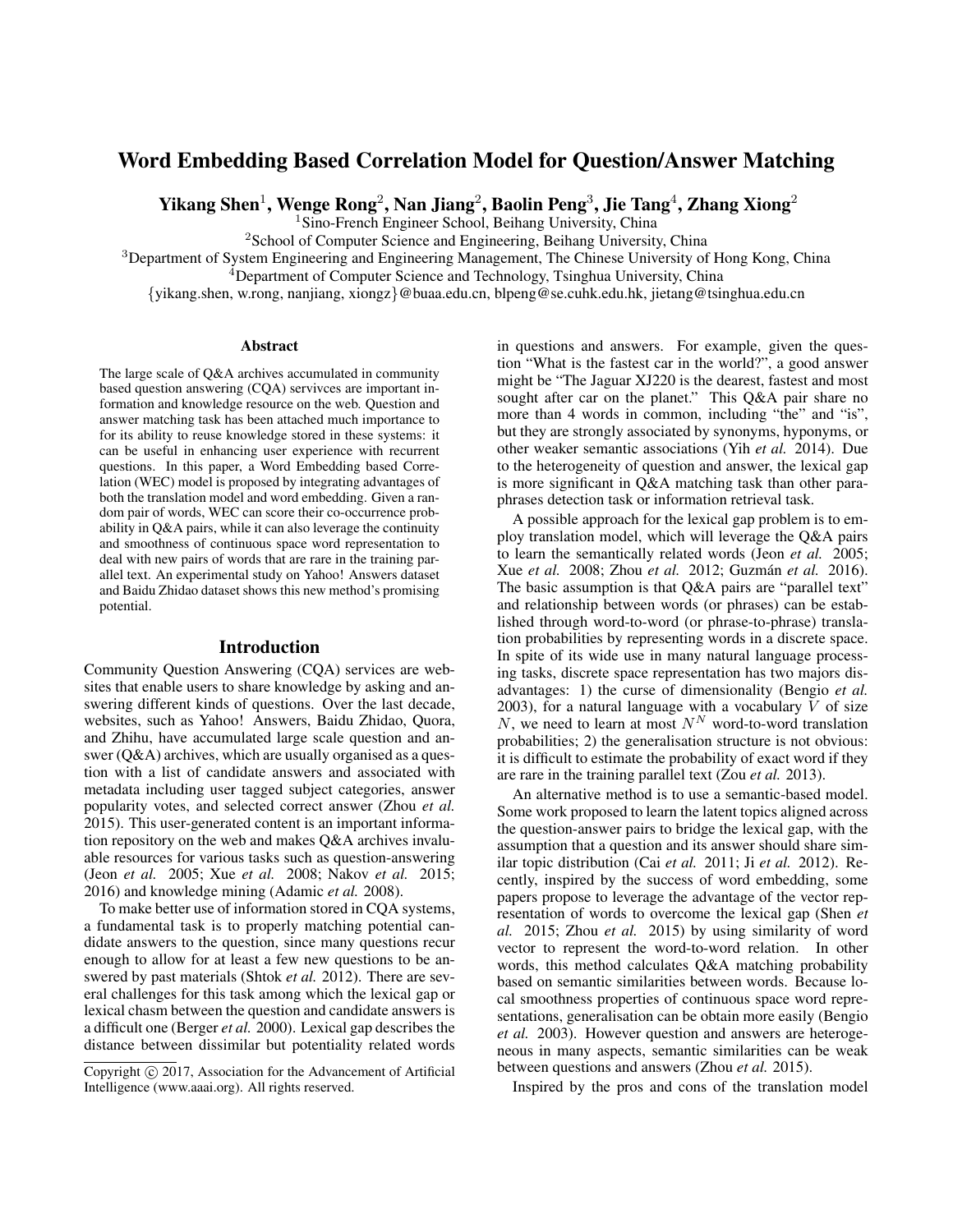and semantic model, in this paper we propose a Word Embedding Correlation (WEC) model, which integrates the advantages of both the translation model (Jeon *et al.* 2005; Xue *et al.* 2008) and word embedding (Bengio *et al.* 2003; Mikolov *et al.* 2013a; Pennington *et al.* 2014). In this model, a word-level correlations function  $C(q_i, a_j)$  is designed to capture the word-to-word relation. Similar to traditional translation probability, this function calculates words co-occurrence probability in parallel text (Q&A pairs). Instead of using word's discrete representation and maintaining a big and sparse translation probability matrix, we map input words  $q_i$  and  $a_j$  into vectors and use a low dimension dense translation matrix M to capture the co-occurrence relationship of words. If co-occurrences of exact words are rare in the training parallel text,  $C(q_i, a_j)$  can also estimate their correlations strength because of the local smoothness properties of continuous space word representations (Bengio *et al.* 2003). Based on the word-level correlations function, we propose a sentence-level correlations functions  $C(q, a)$  to calculate the relevance between question and answer. This sentence-level correlation function also makes it possible to learn the translation matrix M directly from parallel corpus. Furthermore, we combine our model with convolution neural network (CNN) (LeCun *et al.* 1998; Shen *et al.* 2015) to integrate both lexical and syntactical information stored in Q&A to estimate the matching probability. Experimental study on Yahoo! Answers dataset and Baidu Zhidao dataset has shown WEC model's potential.

The proposed model will be illustrated in detail in Section 2. Section 3 will elaborate on the experimental study. Section 4 will present related work in solving the CQA matching problem and Section 5 concludes the paper and highlights possible future research directions.

#### Methodology

**Problem Definition** *Given a question*  $q = q_1...q_n$ *, where*  $q_i$ *is the i-th word in the question, and a set of candidate answers*  $A = \{a^1, a^2, ..., a^n\}$ , where  $a^j = a_1^j...a_m^j$  and  $a_k^j$  is *the k-th word in j-th candidate answer, the goal is to identify* the most relevant answer  $a^{best}$ .

In order to solve this problem, we calculate the matching probability between  $q$  and each answer  $a^i$ , and then rank candidate answers by their matching probabilities, which are calculated through three steps: 1) words in questions and answers are represented by vectors in a continuous space; 2) word-to-word correlation score is calculated by using a word-level correlation function; 3) Q&A matching probability is obtained by employing a phrase-level correlation function. Furthermore, we also propose to incorporate the proposed WEC model with convolution neural network (CNN) to achieve a better matching precision.

#### Word Embedding

In order to properly represent words in a continuous space, the idea of a neural language model (Bengio *et al.* 2003) is employed to enable jointly learn embedding of words into an n-dimensional vector space and to use these vectors to predict how likely a word is given its context. Skip-gram model (Mikolov *et al.* 2013a) is a widely used approach to compute such an embedding. When skip-gram networks are optimised via gradient ascent, the derivatives modify the word embedding matrix  $L \in R^{(n \times |V|)}$ , where  $|V|$  is the size of the vocabulary. The word vectors inside the embedding matrix capture distributional syntactic and semantic information via the word co-occurrence statistics (Bengio *et al.* 2003; Mikolov *et al.* 2013a). Once this matrix is learned on an unlabelled corpus, it can be used for subsequent tasks by using each word's vector  $v_w$  (a column in L) to represent that word.

Word Embedding based Correlation (WEC) Model Word-level Correlation Function In this paper we try to discover a correlation scoring function that uses word em-

bedding as input and can also model the co-occurrence of words at the same time. In order to achieve this goal, we use a translation matrix M to transform words in the answer into words in the question. Given a pair of words  $(q_i, a_j)$ , their WEC scoring function is defined as:

$$
C(q_i, a_j) = \cos < v_{q_i}, \mathbf{M}v_{a_j} > = \frac{v_{q_i}^{\mathrm{T}}}{||v_{q_i}||} \frac{\mathbf{M}v_{a_j}}{||\mathbf{M}v_{a_j}||}
$$
 (1)

where  $v_{q_i}$  and  $v_{a_j}$  represent  $q_i$  and  $a_j$ 's d-dimensional word embedding vectors;  $\|\cdot\|$  is Euclidean norm; correlations matrix  $\mathbf{M} \in \mathbb{R}^{d \times d}$ . M is called translation matrix, because it maps word in the answer into a possible correlated word in the question. Then the cosine function will be used to capture the semantic similarity between origin words in the question and the mapped words. Previous cosine similarity is a special case of WEC Scoring Function when M is set to identity matrix. Meanwhile,  $C(q_i, a_j)$  does not necessarily equal to  $C(a_i, q_i)$ , because the probability of  $q_i$  existing in question and  $a_i$  existing in answer may not equal to the probability of  $a_i$  existing in question and  $q_i$  existing in answer.

Sentence-level Correlation Function Based on the wordlevel correlation function, we further propose the sentencelevel correlation function, which integrates word-to-word correlation scores into the Q&A pair correlation score. For a Q&A pair  $(q, a)$ , their correlation score is defined as:

$$
C(q, a) = \frac{1}{|a|} \sum_{j} \max_{i} C(q_i, a_j)
$$
 (2)

where |a| represents the length of answer a,  $C(q_i, a_j)$  is the correlations score of the  $i$ -th word in question and the  $j$ th word in the answer. The max-operator choose one most related word in question for each word in answer. Sentence level correlation score is calculated by averaging selected word-level scores. According to our experiments, this max-average function perform better than simply average all word-level correlation score, and maximizing more efficiently.

#### WEC + Convolution Neural Networks (CNN)

WEC is based on the bag-of-word schema, which puts the syntactical information aside, e.g., the word sequence information. As such in worst cases, two phrases may have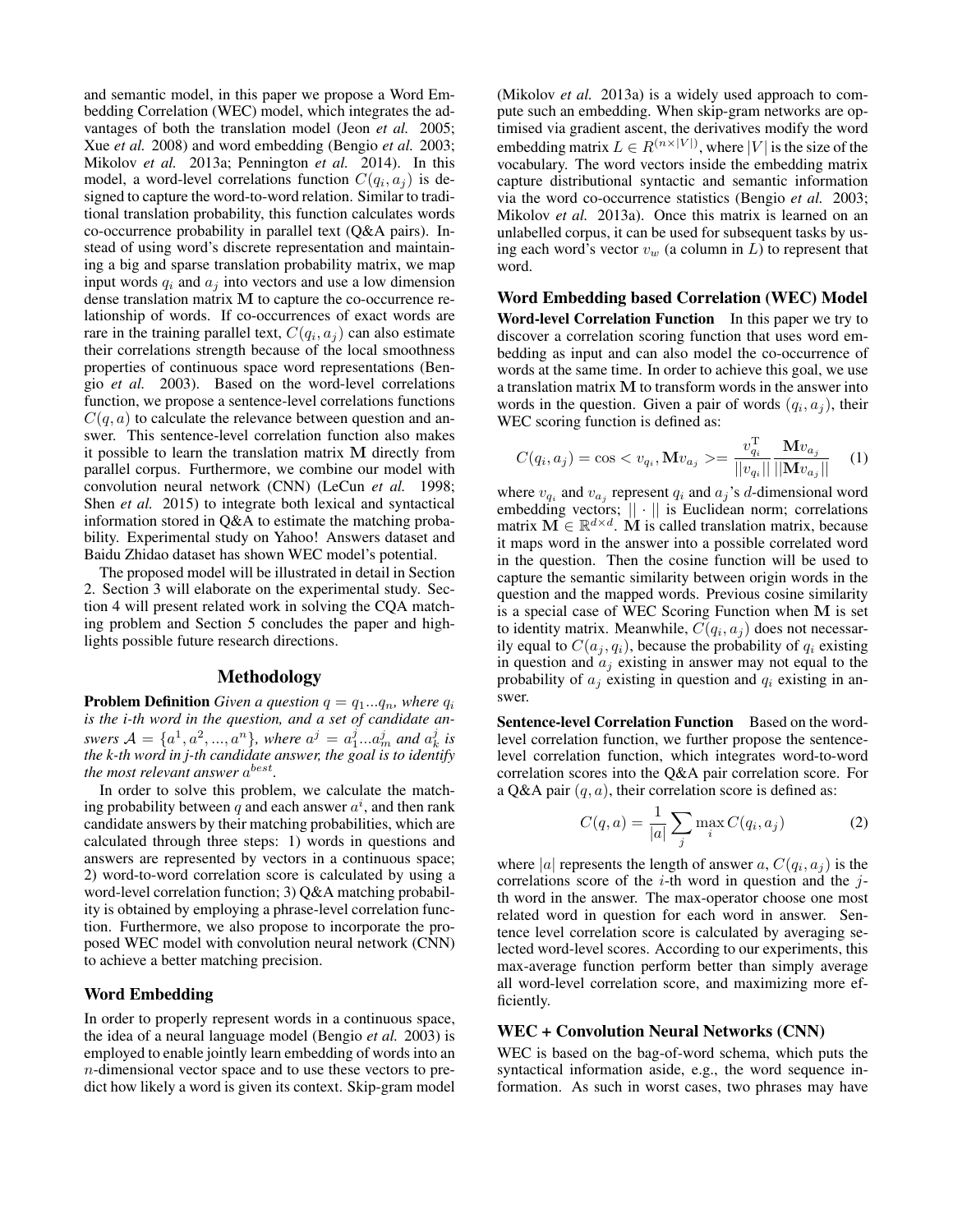same bag-of-words representation, their real meaning could be completely opposite (Socher *et al.* 2011).

To overcome this limitation, several approaches have been proposed and one possible solution is to use the convolution neural network (CNN) model (He *et al.* 2015; Mou *et al.* 2016). (Kalchbrenner *et al.* 2014) proposed that the convolutional and dynamic pooling layer in CNN can relate phrases far apart in the input sentence. In (Shen *et al.* 2015), S+CNN model is proposed for Q&A matching to integrate both syntactical and lexical information to estimate the matching probability. In their model, the input Q&A pair is transformed into a similarity matrix S, generated through function:

$$
\mathbf{S}_{ij} = \cos(q_{i \text{ mod } |q|}, a_{j \text{ mod } |a|}) \tag{3}
$$

where  $|q|$  and  $|a|$  are the respective lengths of question and answer, S is a  $n_f \times m_f$  fix size matrix, and  $n_f$  and  $m_f$ are the number of rows and columns respectively. Thus, the maximum length of questions and answers should be limited to be no longer than  $n_f$  and  $m_f$ . Then the similarity matrix is used as an input of a CNN instead of an image in (LeCun *et al.* 1998), the output of the CNN is the matching score of the Q&A pair. Fig. 1 shows the architecture of the employed CNN.



Figure 1: Architecture of CNN. It has two convolution layers, C1 and C2, each convolution layer is followed by a maxpooling layer, P1 and P2, and fully connected layer F. The input matrix (S or C) is an  $n_f \times m_f$  fixed size matrix.

Instead of word embedding cosine similarity, the wordlevel correlation scores in WEC can be used in the formation of the input matrix of CNN. Similar to the S-matrix, we propose a correlations matrix C, generated through function:

$$
\mathbf{C}_{ij} = C(q_{i \bmod |q|}, a_{j \bmod |a|}) \tag{4}
$$

where C is an  $n_f \times m_f$  fixed size matrix, and used as the input matrix of CNN. In this way, we obtain a new combination model, called the WEC+CNN model.

The complete training process comprises two supervised pre-training steps and a supervised fine-tuning step. In the first supervised pre-training step, we maximize the margin of the output of WEC function to pre-train  $M$ . In the second supervised pre-training step, we fix  $M$ , then maximize the margin of the output of CNN to train the CNN part. In the fine-tuning step, we maximize the margin of the output of CNN to fine-tune all parameters in WEC and CNN.

## Experimental Study

## Dataset

To evaluate the proposed WEC model, two datasets Yahoo! Answer and Baidu Zhidao are employed in this research. The dataset from Yahoo! Answers is available in Yahoo! Webscope<sup>1</sup>, including a large number of questions and their corresponding answers. In addition, the corpus contains a small amount of meta data, such as, which answer was selected as the best answer, and the category and sub-category assigned to this question (Surdeanu *et al.* 2008). To validate the proposed WEC model, we generate three different sub-datasets. As shown in Table 1, the first subset contains 53,261 questions which are categorized as being about travel. The second subset contains 57,576 questions that are categorized as being about relationships. The third subset contains 66,129 questions that are categorized as being about finance. Because the CNN model needs to limit the maximum length of questions and answers, all selected questions are no longer than 50 words, selected answers a no longer than 100 words. Thus, for the Yahoo! Answer dataset,  $n_f = 50$  and  $m_f = 100$ . We also limit the minimum length of an answer to 5 words, to avoid answers like "Yes", "It doesn't work" or simply a URL. More than half of the questions and answers in Yahoo! Answers satisfy these limitations.

The Baidu Zhidao dataset is provided in (Shen *et al.* 2015), and contains 99,909 questions and their best answers. Following their settings, 4 different datasets are generated, each contains questions from a single category: 'Computers & Internet', 'Education & Science', 'Games', and 'Entertainment & Recreation'. each dataset contains 90,000 training triples, the random category dataset contains 10,000 test questions, other datasets contain 1,000 test questions each. In this dataset  $n_f = 30$  and  $m_f = 50$ .

### Experimental Settings

Evaluation Metrics We use the same evaluation method employed by (Lu and Li 2013; Shen *et al.* 2015) to evaluate the accuracy of matching questions and answers. A set of candidate answers is created with size 6 (one positive + five negative) for each question in the test data. We compare the performance of our approach in ranking quality of the six candidate answers against that of others baselines. Discounted cumulative gain (DCG) (Rvelin and Inen 2000) is employed to evaluate the ranking quality. The premise of DCG is that highly relevant documents appearing lower in a ranking list should be penalised as the graded relevance value is reduced logarithmically proportional to the position of the result. DCG accumulated at a particular rank position  $p$  is defined as:

$$
\text{DCG@p} = rel_1 + \sum_{i=2}^{p} \frac{rel_i}{\log_2(i)}\tag{5}
$$

where the best answer  $rel = 1$ , for other answers  $rel = 0$ . We choose DCG@1 to evaluate the precision of choosing the best answer and DCG@6 to evaluate the quality of ranking.

<sup>1</sup> http://research.yahoo.com/Academic Relations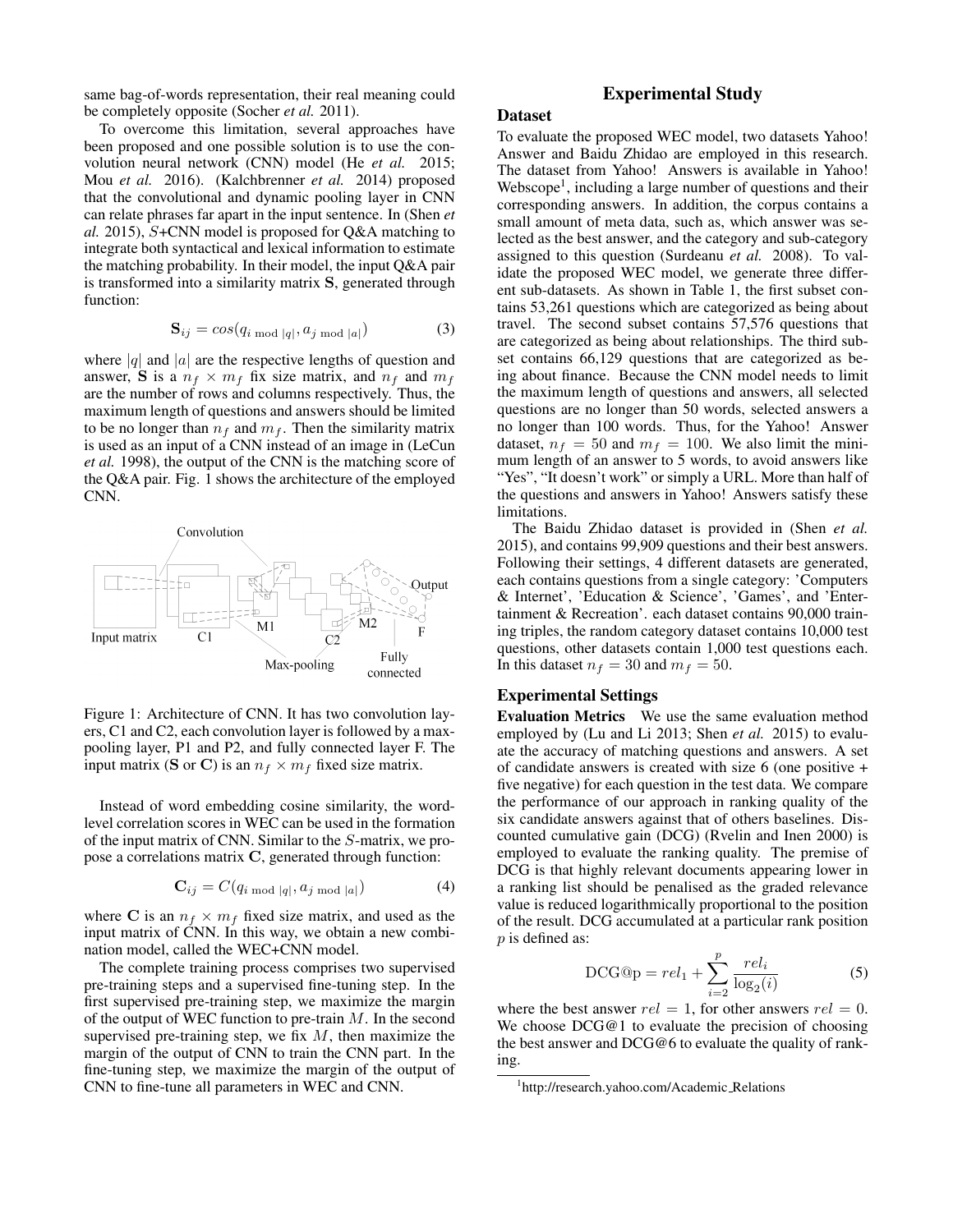Table 1: Compositions of Yahoo! Answer dataset. We randomly split questions from each category into training sets, validation sets and test sets by 4:1:1. For each question q in training (or validation) sets, 10 different  $(q, a<sup>+</sup>, a<sup>-</sup>)$  triples are generated, where  $a^+$  is q's best answer,  $y^-$  is randomly selected answer from other question in the same category. Same q and  $a^+$  appear in the 10 triples with different  $a^-$ .

| Category      | Question# | Training set# | Training triple# | Validation set# | Validation triple# | Test set# |
|---------------|-----------|---------------|------------------|-----------------|--------------------|-----------|
| Travel        | 53.261    | 35.504        | 355.040          | 8.876           | 88.760             | 8.881     |
| Relationships | 57.576    | 38.384        | 383.840          | 9,596           | 95,960             | 9.596     |
| Finance       | 66.129    | 44.084        | 440,840          | 1.021           | 110.210            | 11.024    |

Baseline We compare WEC model against Translation model (TM) (Jeon *et al.* 2005), Translation based language model (TRLM) (Xue *et al.* 2008), Okapi model (Jeon *et al.* 2005) and Language model (LM) (Jeon *et al.* 2005). TM and TRLM use translation probabilities to overcome the lexical gap, while Okapi and LM only consider words that exist in both question and answer.

Given a question q and answer a, TM (Jeon *et al.* 2005) can be define as:

$$
S_{q,a} = \prod_{t \in q} ((1 - \lambda) \sum_{w \in a} P(t|w) P_{ml}(w|a) + \lambda P_{ml}(t|Coll))
$$
\n(6)

TRLM (Xue *et al.* 2008) can be define as:

$$
S_{q,a} = \prod_{t \in q} ((1 - \lambda)(\beta \sum_{w \in a} P(t|w)P_{ml}(w|a) + (1 - \beta)P_{ml}(t|a) + \lambda P_{ml}(t|Coll)))
$$
(7)

where  $P(t|w)$  denotes the probability that question word t is the translation of answer word  $w$ . IBM translation model 1 is used to learn  $P(t|w)$  with answer as the source and question as the target. In (Shen *et al.* 2015), word vector cosine similarity is used as word translation probabilities in TM and TRLM. Their results are also included in the experimental study.

Hyperparameter To train the skip-gram model, we use the hyper-parameters recommended in (Mikolov *et al.* 2013a): the dimension of word embedding is set to 500, and the window size is 10.

CNN model contains two convolution layers labelled as C1 and C2, each convolution layer is followed by a maxpooling layers P1 and P2, and fully connected layer F. Each unit in a convolution layer is connected to a  $5 \times 5$  neighbourhood in the input. Each unit in max-pooling layer is connected to a  $2 \times 2$  neighbourhood in the corresponding feature map in C1. Layer C1 and M1 contains 20 feature maps each. Layer C2 and M2 contains 50 feature maps each. The fully connected layer contains 500 units and is fully connected to M2.

#### Experiment Results

Table 2 shows the Q&A matching performance of WEC based methods, translation probability based methods and traditional retrieval methods on the Yahoo! Answer dataset. For top candidate answer precision, WEC slightly outperforms the translation probability based models. For candidate answer ranking qualities, WEC outperforms TRLM and

TM. By adding CNN into the model, WEC+CNN outperforms all other models. It is possible to interpret that WEC model can perform better than TRLM and TM model, but merely using lexical level information limits its ability in selecting the best answer. Thus, WEC+CNN is able to improve the result by adding syntactical information into the model.

Table 3 shows the Q&A matching performance of different approaches on Baidu Zhidao dataset. We find that WEC and WEC+CNN outperform all other models. Furthermore, IBM-1 based models outperform cos-similarity based models. This is possibly is due to the heterogeneity of question and answer, since both WEC and IBM translation model 1 can directly model the word-to-word co-occurrence probability instead of semantic similarity. On both datasets, traditional retrieval models obtain the worst result because they suffer from the lexical gap problem.

#### Examples

To better understand the behavior of WEC, we illustrated a number of example translations from answer words to a given question word in Table 4. Three different methods, e.g., WEC, cos-similarity, IBM Model 1, are employed to estimate the translation probabilities. Interestingly, these methods provide semantically related target words with different characters. To clarify this difference, consider the word "where". IBM model 1 provides "hamlets", "prefecture", "foxborough" and "berea". They are rarely appeared (comparing with "middle" and "southern") generic or specific name for settlement. Cos-similarity provides "what", "how", and "which". They are question words like "where". WEC model provides "middle", "southern", "southeastern", and "situated". These words are semantically related to the target word, and likely to appear in a suitable answer. The difference between three models reflect differences in their learning processes.

IBM translation model 1 leverage the co-occurrence of words in parallel corpus to learn translation probabilities. The sum of translation probabilities for a question word equal to 1. Therefore, answer words with low document frequency get relatively higher translation probabilities with certain question words, because these words co-occur with a smell set of question words, hence its translation probabilities concentrate on this set of words. Skip-gram model learn embedding of words into an  $n$ -dimensional vector and to use these vectors to predict how likely a word is given its context. Thus, the cos-similarity captures the probability that a pair of words appear with similar contexts.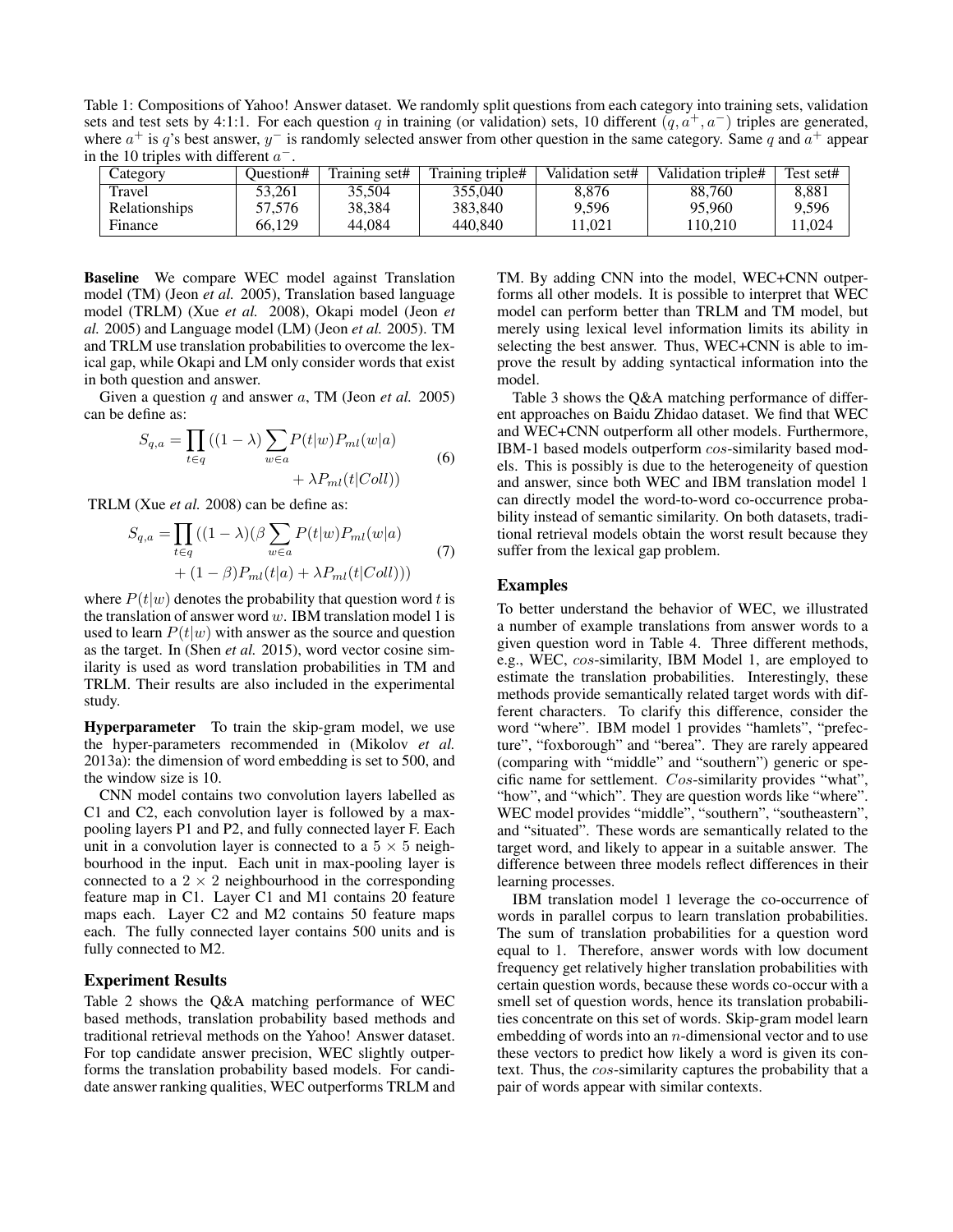| Approach    | Travel |       | Relationships |       | Finance |       |
|-------------|--------|-------|---------------|-------|---------|-------|
|             | DCG@1  | DCG@6 | DCG@1         | DCG@6 | DCG@1   | DCG@6 |
| $WEC + CNN$ | 0.761  | 0.946 | 0.709         | 0.938 | 0.780   | 0.952 |
| <b>WEC</b>  | 0.734  | 0.946 | 0.698         | 0.936 | 0.761   | 0.949 |
| <b>TRLM</b> | 0.727  | 0.922 | 0.683         | 0.910 | 0.755   | 0.927 |
| TM          | 0.698  | 0.914 | 0.676         | 0.912 | 0.742   | 0.926 |
| Okapi       | 0.631  | 0.875 | 0.517         | 0.823 | 0.646   | 0.866 |
| LM          | 0.592  | 0.848 | 0.525         | 0.825 | 0.595   | 0.838 |

Table 2: Performance of different approaches on Yahoo! Answers dataset (WEC denote sentence-level WEC function)

Table 3: Performance of different approaches on Baidu Zhidao dataset. IBM-1 denotes that translation probabilities are learned using IBM translation model 1, cos denotes that translation probabilities are calculated through word vector's cosine-similarity

|             |          | Computers & |         | Education & |       | Games |            | Entertainment & |
|-------------|----------|-------------|---------|-------------|-------|-------|------------|-----------------|
| Approach    | Internet |             | Science |             |       |       | Recreation |                 |
|             | DCG@1    | DCG@6       | DCG@1   | DCG@6       | DCG@1 | DCG@6 | DCG@1      | DCG@6           |
| WEC+CNN     | 0.826    | 0.970       | 0.870   | 0.980       | 0.703 | 0.941 | 0.780      | 0.963           |
| <b>WEC</b>  | 0.821    | 0.968       | 0.838   | 0.975       | 0.692 | 0.937 | 0.778      | 0.962           |
| TRLM(IBM-1) | 0.780    | 0.937       | 0.843   | 0.948       | 0.654 | 0.894 | 0.709      | 0.918           |
| $TM(IBM-1)$ | 0.732    | 0.925       | 0.766   | 0.931       | 0.598 | 0.876 | 0.626      | 0.892           |
| $S + CNN$   | 0.658    | 0.912       | 0.734   | 0.939       | 0.619 | 0.894 | 0.543      | 0.866           |
| TRLM(cos)   | 0.601    | 0.885       | 0.698   | 0.924       | 0.562 | 0.865 | 0.492      | 0.843           |
| TM(cos)     | 0.596    | 0.885       | 0.691   | 0.922       | 0.560 | 0.863 | 0.486      | 0.841           |
| Okapi       | 0.567    | 0.806       | 0.702   | 0.869       | 0.467 | 0.747 | 0.446      | 0.723           |
| LM          | 0.624    | 0.830       | 0.746   | 0.881       | 0.544 | 0.765 | 0.488      | 0.740           |

Table 4: Word-to-word translation examples learned from the Yahoo! Answer travel category dataset. Each column show the top 5 related answer words for a given question word. TTable denotes the type of word-to-word correlations model table used. The cos denote word vector's cosine similarity.

| Target         | where        |            |                    |            | when      |                    |  |
|----------------|--------------|------------|--------------------|------------|-----------|--------------------|--|
| TTable         | <b>WEC</b>   | $\cos$     | <b>IBM</b> model 1 | <b>WEC</b> | $\cos$    | <b>IBM</b> model 1 |  |
|                | middle       | what       | hamlets            | when       | before    | visist             |  |
| 2              | southern     | how        | prefecture         | after      | while     | glacial            |  |
| 3              | southeastern | which      | foxborough         | until      | once      | onward/return      |  |
| $\overline{4}$ | situated     | tellme     | berea              | early      | because   | earthquake         |  |
| 5              | burundi      | want       | unincorporated     | planting   | if        | feb                |  |
|                | museum       |            |                    | food       |           |                    |  |
| Target         |              |            |                    |            |           |                    |  |
| TTable         | <b>WEC</b>   | $\cos$     | <b>IBM</b> model 1 | <b>WEC</b> | $\cos$    | <b>IBM</b> model 1 |  |
|                | exhibits     | galleries  | rodin              | vegetarian | delicious | cassoulet          |  |
|                | musuem       | monuments  | montagne           | seafood    | cuisine   | pork               |  |
| 3              | planetarium  | capitoline | louvre             | eat        | seafood   | cuisine            |  |
| $\overline{4}$ | Smithsonian  | exhibits   | loews              | burgers    | spicy     | prolific           |  |

how to buy budget airlines tickets in sg , bangkok ? Q: whats the best airport in the world? any one know where i can find piano sheet music ? the song "..." expedia, travelocity, hotwire, orbitz A:

the changi airport in singapore

try looking in a music store !

Figure 2: Real Q&A pairs from Yahoo! Answers travel category. Relevant word pairs are link with solid line.

WEC tries to combines advantages of IBM model 1 and word embedding. The word vector capture distributional syntactic and semantic information via the word cooccurrence statistics (Bengio *et al.* 2003; Mikolov *et al.*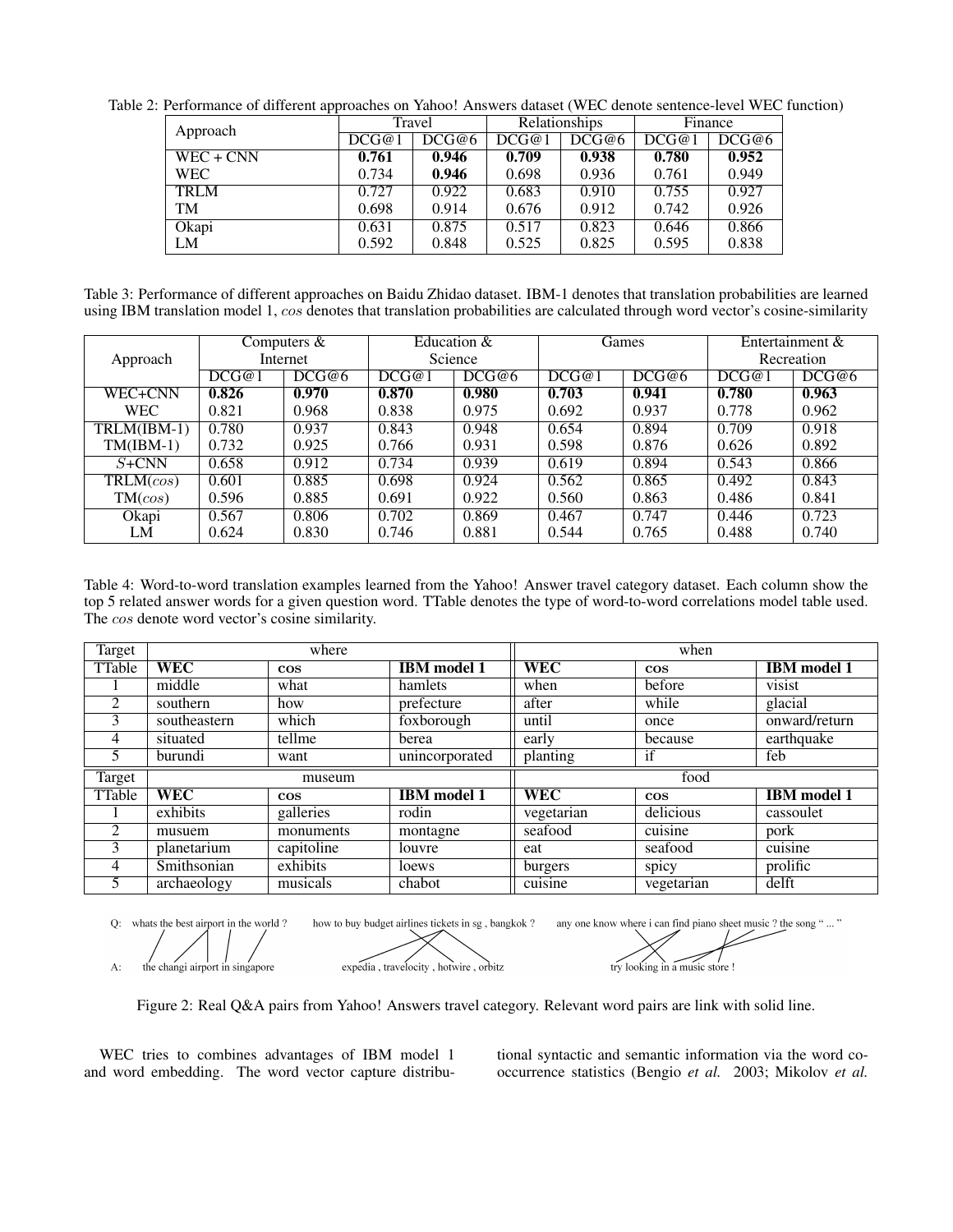2013a). Word-to-word correlation score are learned via maximizing the result of sentence-level correlation function Eq. (2). Meanwhile, WEC do not normalize the correlation score, which is more feasible for QA tasks.

The sentence-level correlation function Eq. (2) is also capable of identifying important relevance between questions and answers. As shown in the Fig. 2, for each word in an answer, the max operator in Eq. (2) chooses the most relevant word in question, based on the correlation score calculated by Eq. (1). Interestingly, both words "try" and "looking" are linked with "find", while the relevance between "try" and "find" is more obscure than the obvious relevance between "looking" and "find". Although, the link between "a" and "the" is inappropriate in this context, but in many other contexts, this relationship may be correct. The relation between words given a certain context is left for future work.

#### Related Work

# Lexical Gap Problem in CQA

To fully use Q&A archives in CQA systems, there are two important tasks for a newly submitted question, including question retrieval, which focuses on matching new questions with archived questions in CQA systems (Jeon *et al.* 2005; Xue *et al.* 2008; Cao *et al.* 2010; Cai *et al.* 2011; Zhou *et al.* 2015) and answer locating, which focuses finding a potentially suitable answer within a collection of candidate answers (Berger *et al.* 2000; Surdeanu *et al.* 2008; Lu and Li 2013; Shen *et al.* 2015). One major challenge in both tasks is the lexical gap (chasm) problem (Chen *et al.* 2016). Potential solutions to overcome this difficulty include 1) query expansion, 2) statistical translation, 3) latent variable models (Berger *et al.* 2000).

Much importance has been attached to statistical translation in the literature. Classical methods include translation model (TM) (Jeon *et al.* 2005) and translation language model (TRLM) (Xue *et al.* 2008). Both use IBM translation model 1 to learn the translation probabilities between question and answer words. Apart from word-level translation, phrase-level translation for question and answer retrieval has also achieved promising results (Cai *et al.* 2011).

Latent variable models also attract much research in recent years. Proposals have been made to learn the latent topics aligned across the question-answer pairs to bridge the lexical gap, on the assumption that question and its answer should share a similar topic distribution (Cai *et al.* 2011; Ji *et al.* 2012). Furthermore, inspired by the recent success of word embedding, several approaches have been proposed to leverage the advantages of the vector representation to overcome the lexical gap (Shen *et al.* 2015; Zhou *et al.* 2015).

Different from previous models, our work aims at combining the idea of both statistical translation and latent variable model. We proposed a latent variable model, but parameters are learned to model the word-level translation probabilities. As a result, we can keep the generalisability of latent variable model, while achieving better precision than a brutal statistical translation model and provide more reasonable results in word-to-word correlation examples.

## Translation Matrix

Distributed representations for words have proven its success in many domain applications. Its main advantage is that the representations of similar words are close in the vector space, which makes generalisation to novel patterns easier and model estimation more robust. Successful follow-up work includes application to statistical language modelling (Bengio *et al.* 2003; Mikolov *et al.* 2013a).

Inspired by vector representation of words, the translation matrix has been proposed to map vector representation x from one language space to another language space, using cosine similarity as a distance metric (Mikolov *et al.* 2013b). Our word-level WEC model uses the same translation functions to map vector  $x$  from answer semantic space to question semantic space. We further propose a sentence-level WEC model to calculate the Q&A matching probability, and a method to learn the translation matrix through maximising the matching accuracy in a parallel Q&A corpus.

Similarly neural tensor network (NTN) is also implemented to model relational information (Socher *et al.* 2013; Qiu and Huang 2015). A tensor matrix is employed to seize the relationship between vectors. The NTN's main advantage is that it can relate two inputs multiplicatively instead of only implicitly through non-linearity as with standard neural networks where the entity vectors are simply concatenated (Socher *et al.* 2013). Our model is conceptually similar to NTN and use a translation matrix to model the word-to-word relation in Q&A pairs. Similar to NTN, the translation matrix in our model makes it possible to explicitly relate the two inputs, and cos in Eq. (1) adds non-linearity.

#### Conclusion and Future Work

This paper presents a new approach for Q&A matching in CQA services. In order to solve the lexical gap between question and answer, a word embedding based correlation (WEC) model is proposed, where the co-occurrence relation between words in parallel text is represented as a matrix (or a set of matrices). Given a random pair of words, WEC model can score their co-occurrence probability in Q&A pairs like the previous translation model based approach. And it also leverages the continuity and smoothness of continuous space word representation to deal with new pairs of words that are rare in the training parallel text. Our experiments show that WEC and WEC+CNN outperform state-of-the-art models.

There are several interesting directions which deserve further exploration in the future. It is possible to apply this model in question-question matching tasks, or multilanguage question retrieval task. It is also interesting to explore the possibility of using this approach to solve other parallel detection problems (e.g., comment selection on a given tweet).

# Acknowledgment

This work was partially supported by the National Natural Science Foundation of China (No. 61332018), the National Department Public Benefit Research Foundation of China (No. 201510209), and the Fundamental Research Funds for the Central Universities.